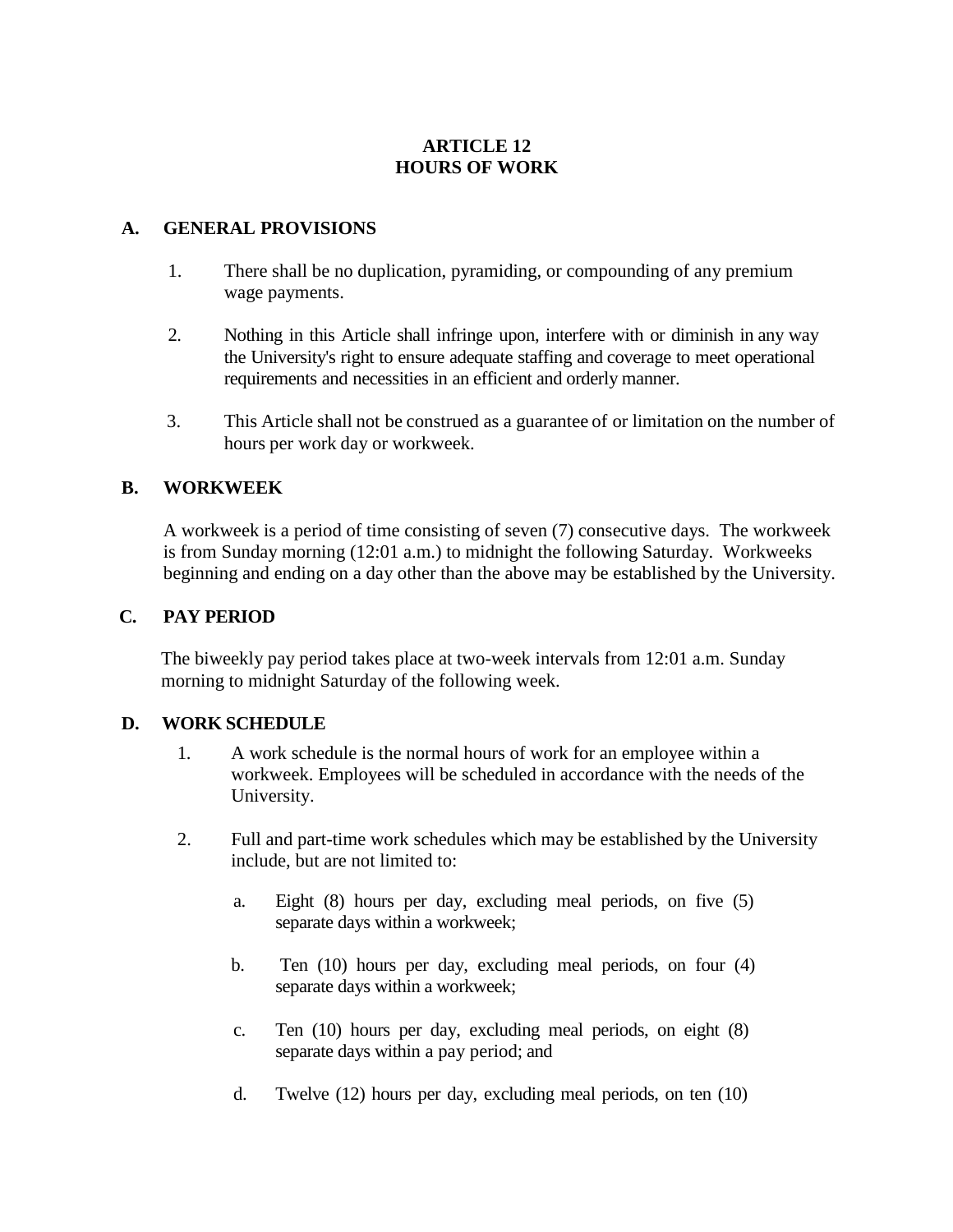separate days within three (3) consecutive workweeks.

- 3. In the event the University decides to abolish, establish or change work schedules in work areas, the University shall inform AFSCME at least thirty (30) calendar days prior to taking such action.
- 4. Request for Alternate Schedule Notwithstanding any other provisions of Article 12 Hours of Work, employees working in Monday through Friday operations may voluntarily submit a written request to be scheduled to work a variable number of hours per day. If the University grants such request, it may schedule the requesting employee(s) to work the alternate schedule without the payment of overtime or premium pay, provided the work schedule does not exceed forty (40) hours in the workweek or twelve (12) hours in the workday. Once granted, the University or the employee may rescind the alternative schedule with thirty (30) calendar days advance written notice.

### **E. POSTING/NOTICE OF SCHEDULES**

- 1. In areas that require staffing seven (7) days a week the University shall, if practicable, post work schedules at least two (2) weeks in advance. Insofar as practicable, the University shall update posted work schedules as changes occur. "Posted work schedules" as used in this Article shall mean a printed, typewritten or handwritten schedule which is posted in a work site area of the affected employee(s).
- 2. When feasible, the University shall provide at least fifteen (15) calendar days notice to an employee prior to a long-term change in the employee's shift. Provision or nonprovision of such notice shall not be subject to Article 9 - Grievance Procedure or Article 3 - Arbitration Procedure of this Agreement.
- 3. When a shift assignment and/or work location becomes available in a department New Assignment, an employee may file a written request for that lateral assignment with his/her immediate supervisor within seven (7) calendar days of oral or written notification of the New Assignment. Notice of shift openings shall be posted in writing in the department. The University shall offer the New Assignment to the most senior qualified employee who has filed a written request for the New Assignment provided s/he has the required relevant licensing, certifications, and skills and abilities. If the most senior qualified employee cannot be moved to the New Assignment based on ensuring quality patient care, that employee shall be retained on the current shift assignment and/or work location for up to a maximum of six  $(6)$  months, at which time, the employee shall move to the New Assignment.
- 4. If the following circumstances are present, the most senior qualified employee shall not be offered the New Assignment: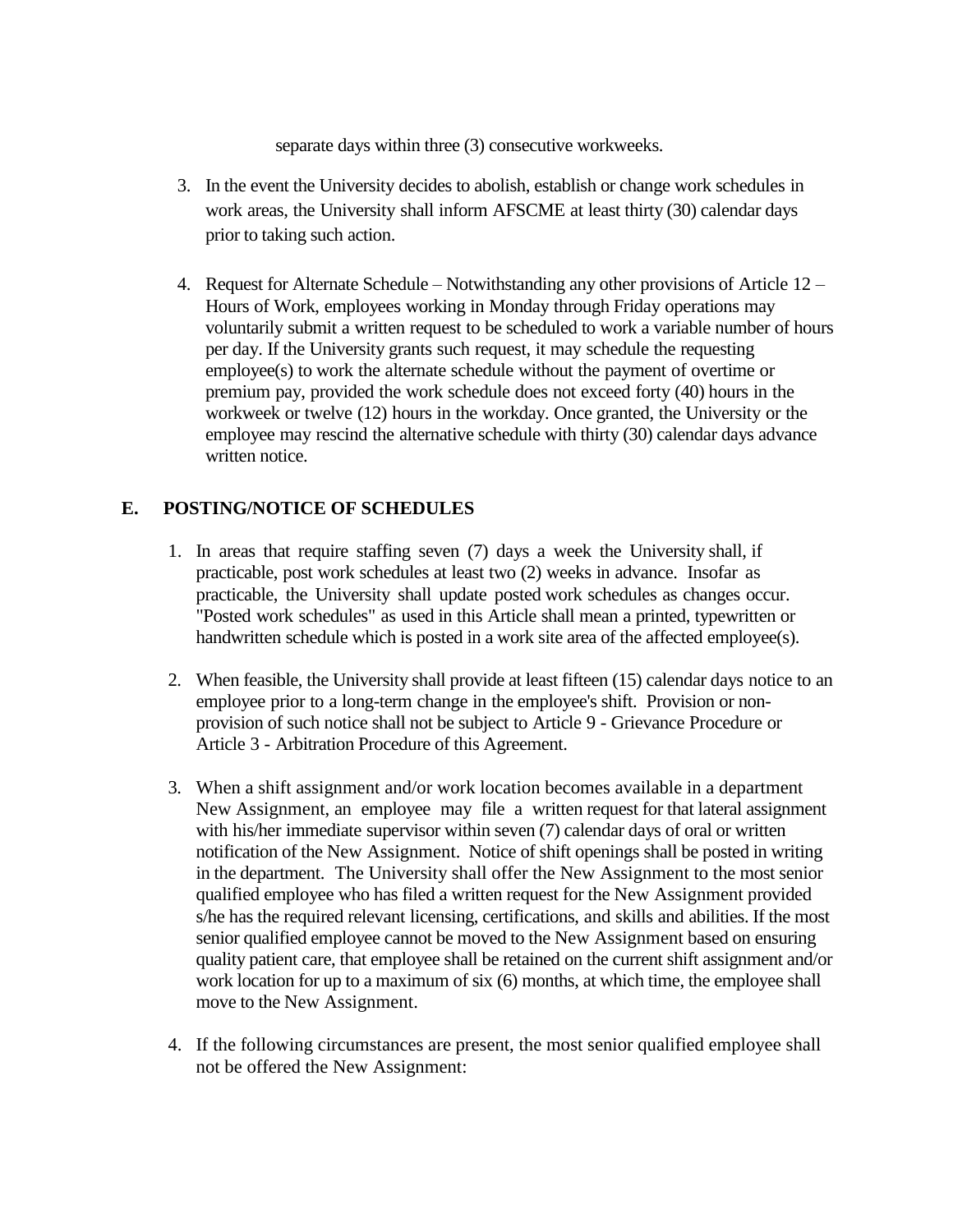- a. Near relative conflict
- b. The New Assignment is being offered to another employee in order for the University to meet an obligation to provide reasonable accommodation.

# **F. MEAL PERIODS**

A meal period of at least one-half  $(1/2)$  hour is provided for any work period of six  $(6)$ continuous hours or more. Meal periods are neither time worked nor time on pay status unless an employee is required by the University to remain on the job at a work station. Such an arrangement must be approved in advance by the University; management may identify positions for which blanket approvals may be provided in advance to cover verifiable emergency situations. Whenever an employee is permitted to perform work during a meal period, the meal period shall be considered time worked.

# **G. REST PERIODS AND CLEAN-UP TIME**

- 1. Two (2) rest periods of not more than fifteen (15) minutes shall normally be granted during an eight (8) hour or a ten (10) hour shift. Three (3) rest periods of not more than fifteen (15) minutes may be granted during a twelve (12) hour shift. Part-time employees shall normally be granted one fifteen (15) minute rest period for each work period of three (3) continuous hours or more, not to exceed two (2) rest periods per day.
- 2. It is understood that operational requirements, work station coverage requirements, workloads, staffing levels, leave schedules, vacation schedules and/or the provision of services to patients, clients, the public, or University employees may occasionally require the uninterrupted presence of the employee(s). In such situations rest breaks will not be granted.
	- a. The University will make every effort to ensure that an employee has the opportunity to take a rest period(s) in accordance with Section G.1. above. As soon as an employee determines that s/he is unable to take a rest break, s/he must notify his/her supervisor (or designee). The University will make every effort to ensure the employee is offered the opportunity to take an alternative rest period(s) during his/her shift.
	- b. When missed breaks exceed occasional occurrences, the employee shall inform his/her supervisor who will ensure an adjustment is made.
- 3. Rest periods shall not be taken at the beginning or end of a work period or accumulated for use at a later time. The combining of rest periods with meal periods for some, any or all employees of a department shall be at the sole, nongrievable discretion of the department.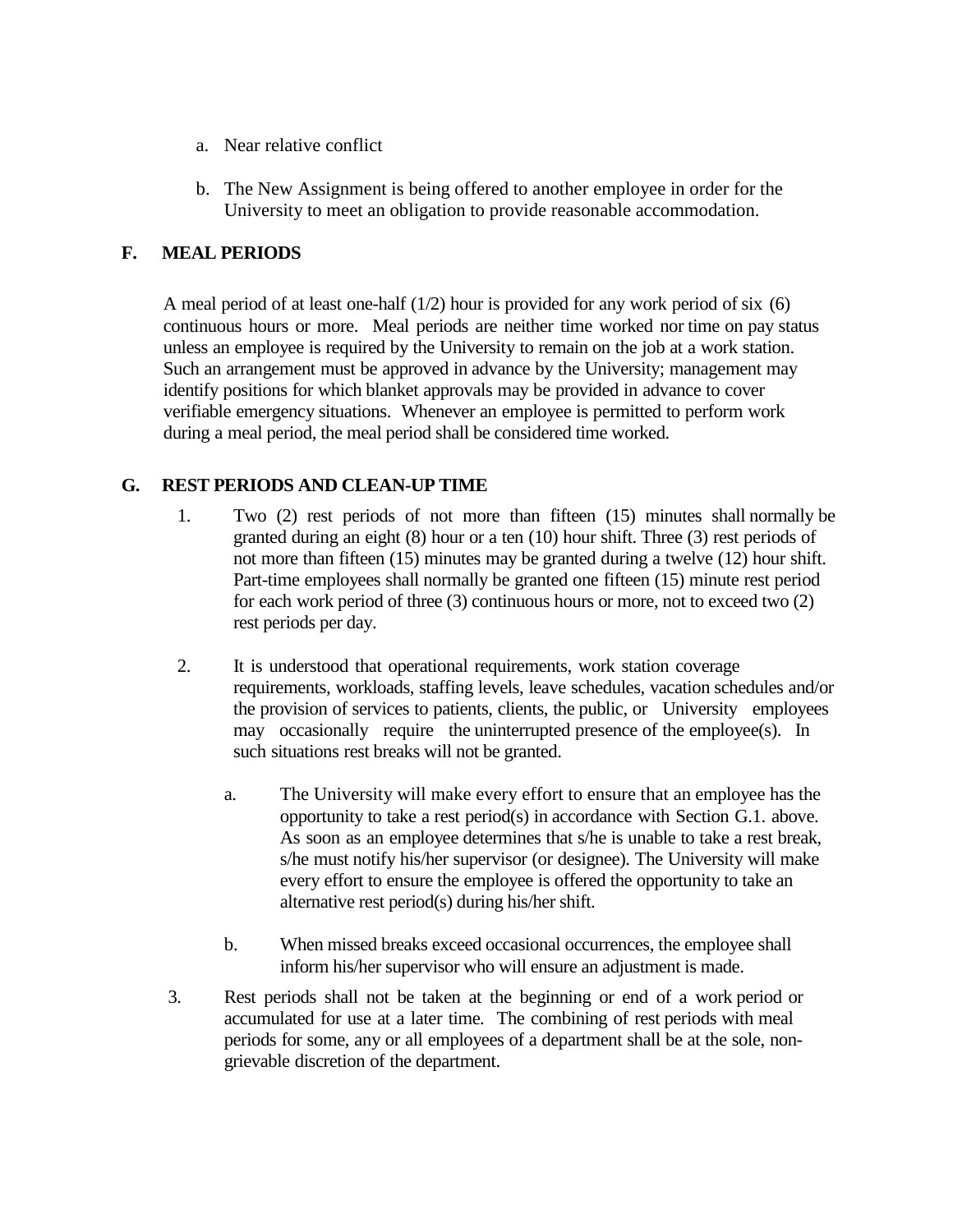4. The University shall determine when clean-up time is necessary for employees. If the University determines that such clean-up time is necessary, a maximum of ten (10) minutes of clean-up time prior to the employee's meal period and/or at the end of each shift shall be granted and considered as time worked.

# **H. CONSECUTIVE DAYS OF WORK**

- 1. Subject to operational needs, the University shall make every effort to avoid assigning a member of the unit who works an eight (8) hour shift to work more than six (6) consecutive days. Subject to operational needs, the University shall make every effort to avoid assigning a member of the unit who works a ten (10) hour shift to work more than five (5) consecutive days. Subject to operational needs, the University shall make every effort to avoid assigning a member of the unit who works a twelve (12) hour shift to work more than four (4) consecutive days. An employee shall be paid one and one-half  $(1-1/2)$  times his/her straight time rate for all hours worked on each consecutive day of work in excess of the above until a day off is granted when:
	- a. a designated eight-hour employee is scheduled to work more than six (6) consecutive full shifts within six consecutive days.
	- b. a designated ten-hour employee is scheduled to work more than five consecutive full shifts within five (5) consecutive days.
	- c. a designated twelve-hour employee is scheduled to work more than four consecutive full shifts within four (4) consecutive days.
- 2. The consecutive days of work provisions, including premium pay, may be waived in writing by the employee, either at his/her request or as the result of a scheduling change requested by the employee which results in such consecutive days of work.

### **I. ASSIGNMENT OF OVERTIME**

1.The University shall decide when overtime is needed and which employees will be assigned overtime. Overtime must be approved in advance by the University. The University shall notify the employee that overtime must be worked as soon as practicable after the need for overtime is determined. Employees are expected to work overtime when such work is assigned.

- 2. Overtime shall not be assigned except after the University has attempted to fill the assignment by:
	- a. soliciting volunteers, who are competent to perform the work, within the job classification. The University will grant voluntary overtime work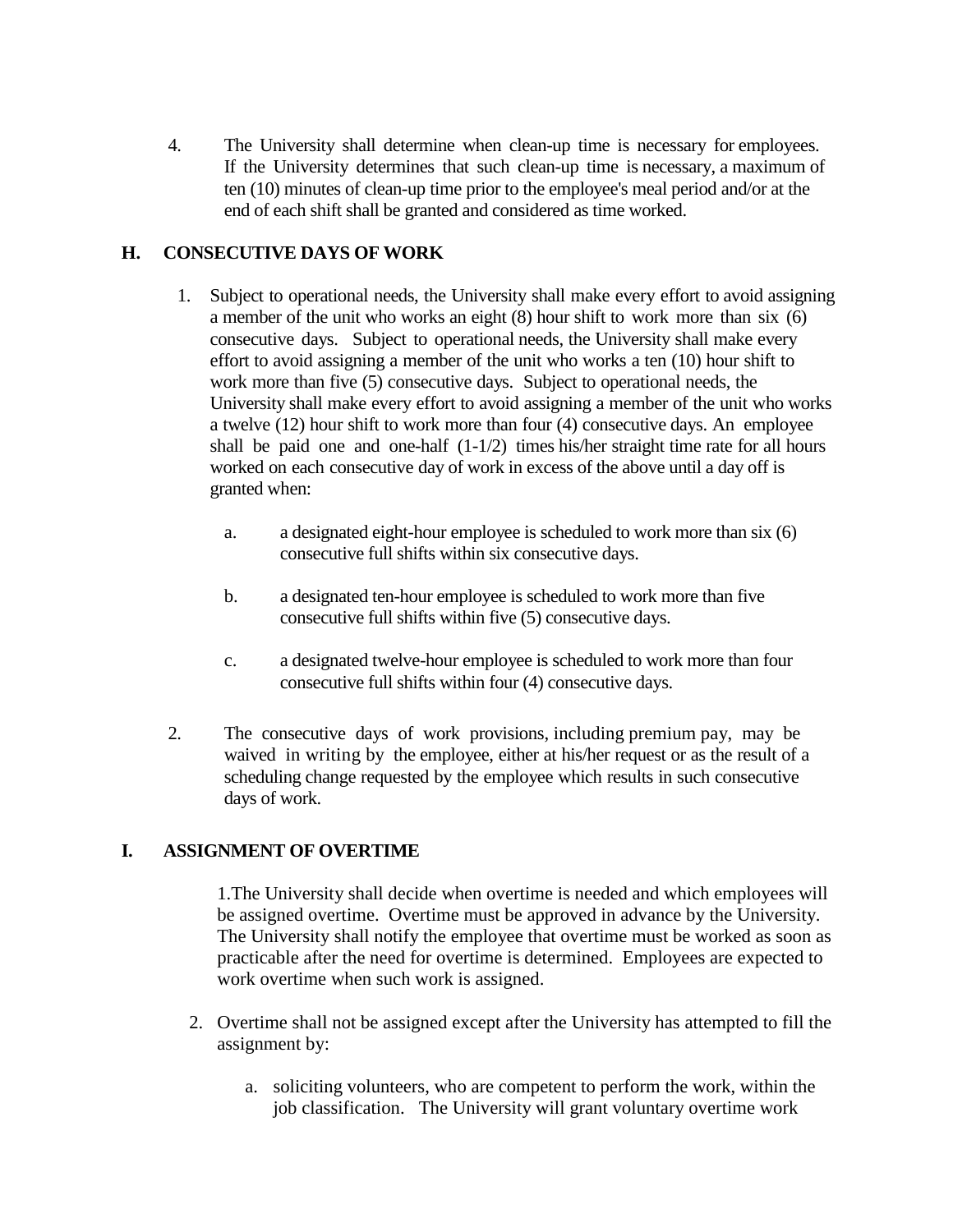based on seniority among those employees on the same shift who normally perform the work involved and have requested to work overtime; or

- b. soliciting Per Diem employees who are competent to perform the work within the job classification.
- 3. If the University must assign overtime, the University shall notify the least senior employee on duty, who is competent to perform the work that overtime must be worked. Such employee will be required to work the overtime as assigned.

#### **J. OVERTIME AND PREMIUM PAY DEFINITIONS**

- 1. Overtime
	- a. Overtime is time on pay status which:
		- 1) exceeds forty (40) hours in a workweek.
		- 2) under the 8/80 schedule, overtime is time worked which exceeds eighty (80) hours in a pay period.
	- b. Overtime pay consists of two types: overtime straight and overtime premium. Time actually worked does not include paid leave. Examples of paid leave are sick leave, vacation leave, holiday, military leave, compensatory time off and administrative leave with pay.
	- c. Overtime straight pay applies to hours on pay status including hours actually worked that, when combined with paid leave:
		- 1) exceed forty (40) hours in a workweek; or
		- 2) under the 8/80 schedule, overtime straight pay applies to hours actually worked that, when combined with paid leave, exceed eighty (80) hours in a pay period.
	- d. Overtime premium pay applies to hours actually worked that:
		- 1) exceed forty (40) hours in a work week.
		- 2) under the 8/80 schedule, overtime premium pay applies to hours actually worked that exceed eighty (80) hours in a pay period.
	- e. Overtime for hours do not count toward accumulation of sick leave, vacation, holiday or retirement system credit.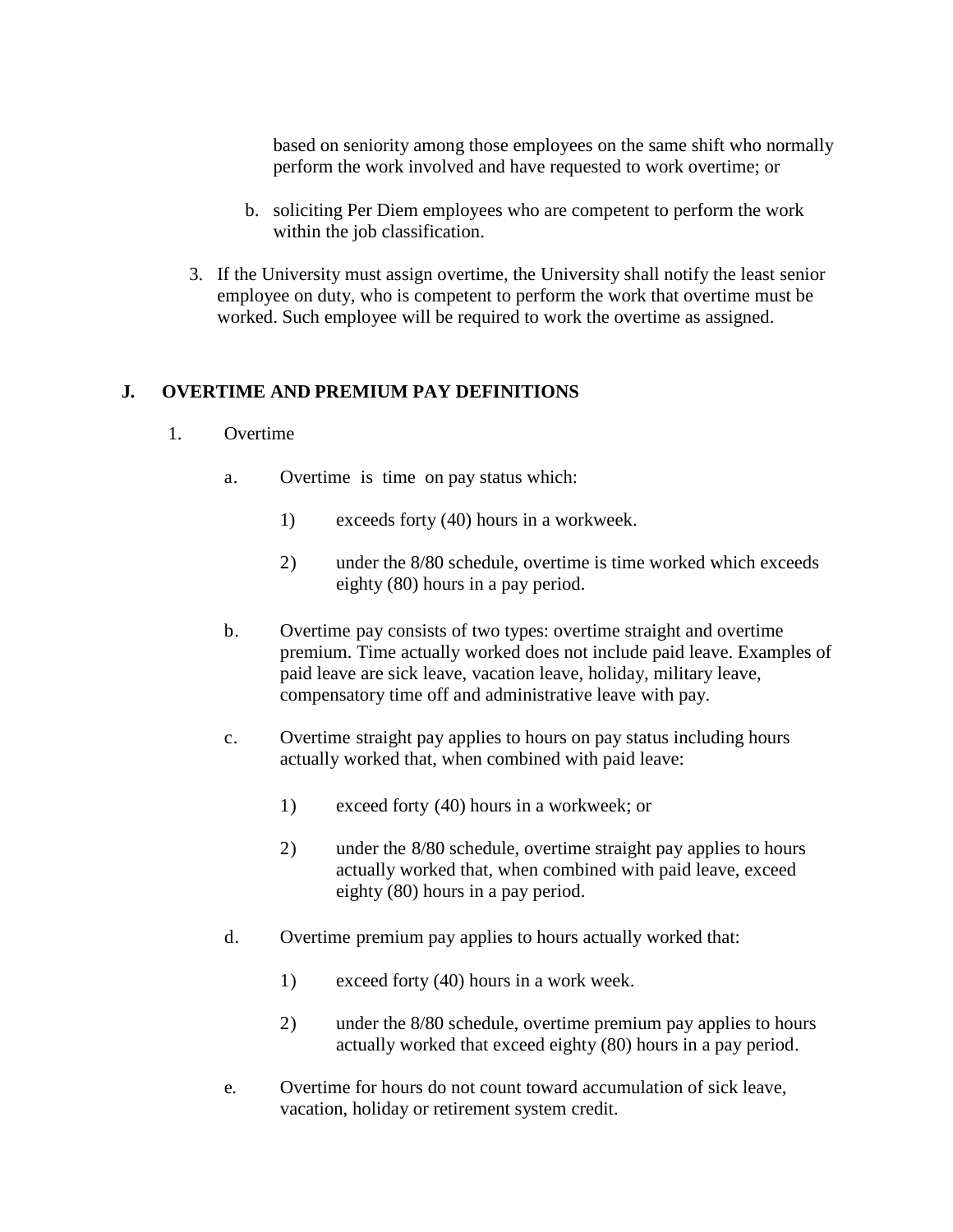f. Pay status includes time worked and paid leave such as sick leave, vacation leave, holidays, military leave, compensatory time off and administrative leave with pay.

# **K. NON OVERTIME PREMIUM PAY**

Premium pay in this section will be calculated based on the straight time rate.

- 1. Employees shall be compensated at one and one-half  $(1\frac{1}{2}x)$  times the straight time rate for hours worked which exceed the hours of a regularly scheduled shift of eight (8) hours or more a day;
- 2. Regardless of an employee's assigned shift, the University shall pay double time  $(2x)$  pay over twelve  $(12)$  consecutive hours worked in a day;
- 3. The University shall pay time and one-half  $(1\frac{1}{2}x)$  pay for hours worked on a designated premium holiday;
- 4. The University shall pay time and one-half  $(1\frac{1}{2}x)$  pay for hours worked pursuant to Section H.1., Consecutive Days of Work.

### **L. OVERTIME COMPENSATION**

- 1. Overtime shall be compensated at the appropriate rate either by pay or by compensatory time off in accordance Section M below.
	- a. 40-HourStandard

Employees shall be compensated at one and one-half  $(1\frac{1}{2}x)$  times the FLSA blended rate of pay for time actually worked which exceeds forty (40) hours in a workweek.

b. Hospital Option

At the option of the University, hospital employees in eligible classifications who are designated eight-hour employees who are assigned to a fourteen (14) consecutive day pay period shall be compensated at one and one-half (1½x) times the FLSA blended rate of pay for time actually worked which exceeds eighty (80) hours of time actually worked in the fourteen (14) day pay period.

The University shall have the sole, non-grievable discretion to change the method of overtime compensation for any hospital employee from or to the optional method described in this Section.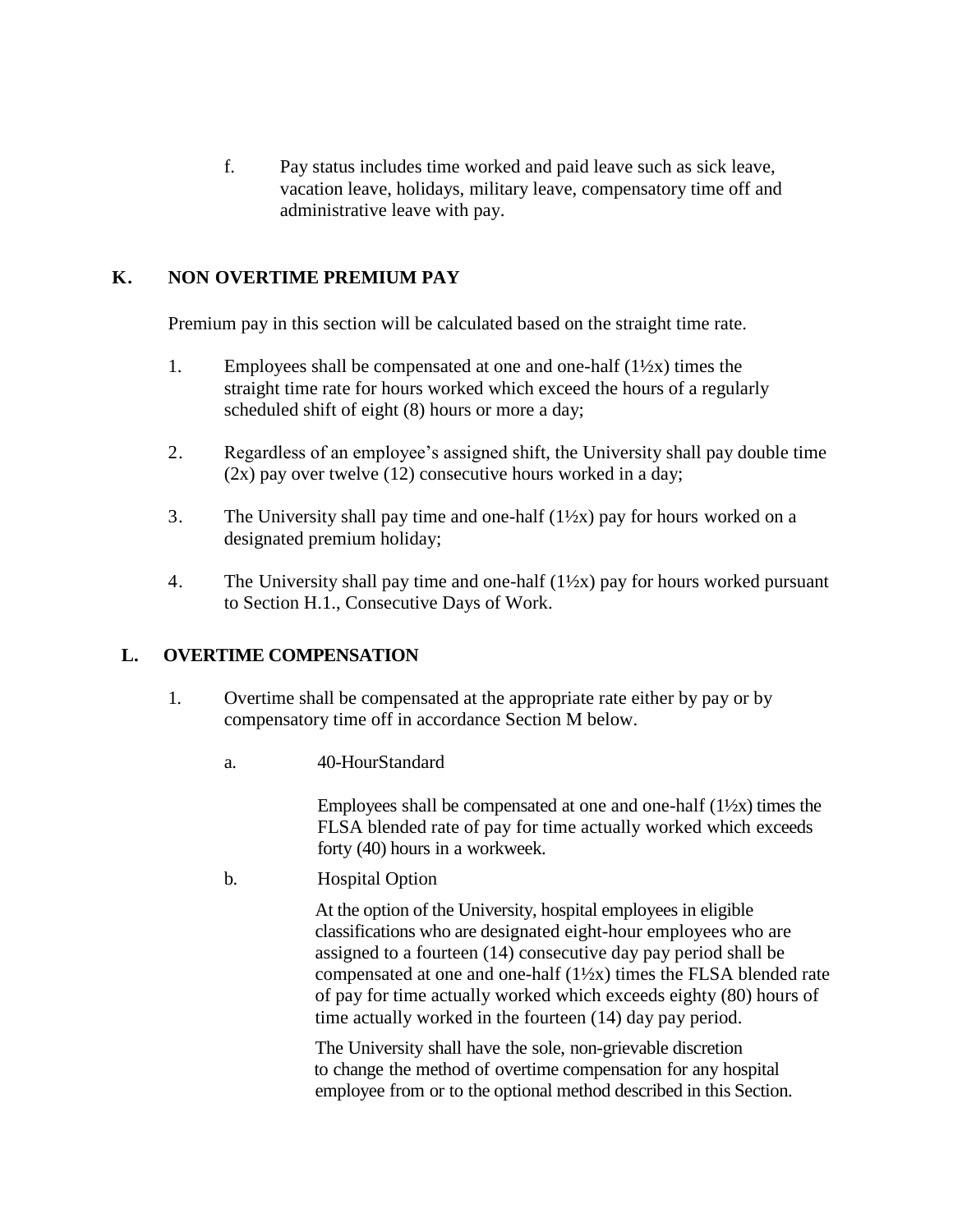c. FLSA Blended Rate: When an employee is employed at more than one rate of pay for performing two or more different jobs during the workweek, overtime pay will be calculated based on a weighted average of the employee's rates of pay; i.e., the total regular pay from all jobs divided by the total hours worked.

# **M. COMPENSATORY TIME OFF**

- 1. If the University chooses to compensate overtime with compensatory time off for any employee or group of employees, such overtime will be compensated at the appropriate rate by:
	- a. One (1) hour of compensatory time off for each hour of overtime earned at the straight time rate of pay; and
	- b. One and one-half  $(1-1/2)$  hours of compensatory time off for each hour of overtime earned at the time and one-half rate of pay.
	- c. Compensatory time shall only be earned on overtime hours over forty (40) in a work week or eighty (80) in a pay period.
- 2. No more than two hundred forty (240) hours of compensatory time off (one hundred and sixty (160) hours of overtime which require compensation at the time and one-half rate) may be accumulated. An employee shall be paid for hours of overtime which exceed this limit.
- 3. Compensatory time off shall be scheduled by the University and taken within two (2) six (6) month bank periods (December 1 - May 31; June 1 - November 30). Banked compensatory time off which is not paid or scheduled within the bank period in which it is earned or in the bank period following that in which it is earned shall be paid in the next regularly scheduled pay period at the employee's then current rate unless an extension has been granted by mutual consent of the employee and the University.
- 4. Upon separation from employment, employees shall be paid for all accumulated compensatory time off at the employee's current rate of pay or at the employee's average rate of pay for the last three (3) years of employment, whichever is higher.
- 5. Compensatory time off is scheduled by the University. The University may require employees to take compensatory time off. Employees may also request use of compensatory time; such requests shall be granted subject to the operational needs of the University. Use of compensatory time off requires prior approval in accordance with departmental policy.

# **N. CALL-BACK**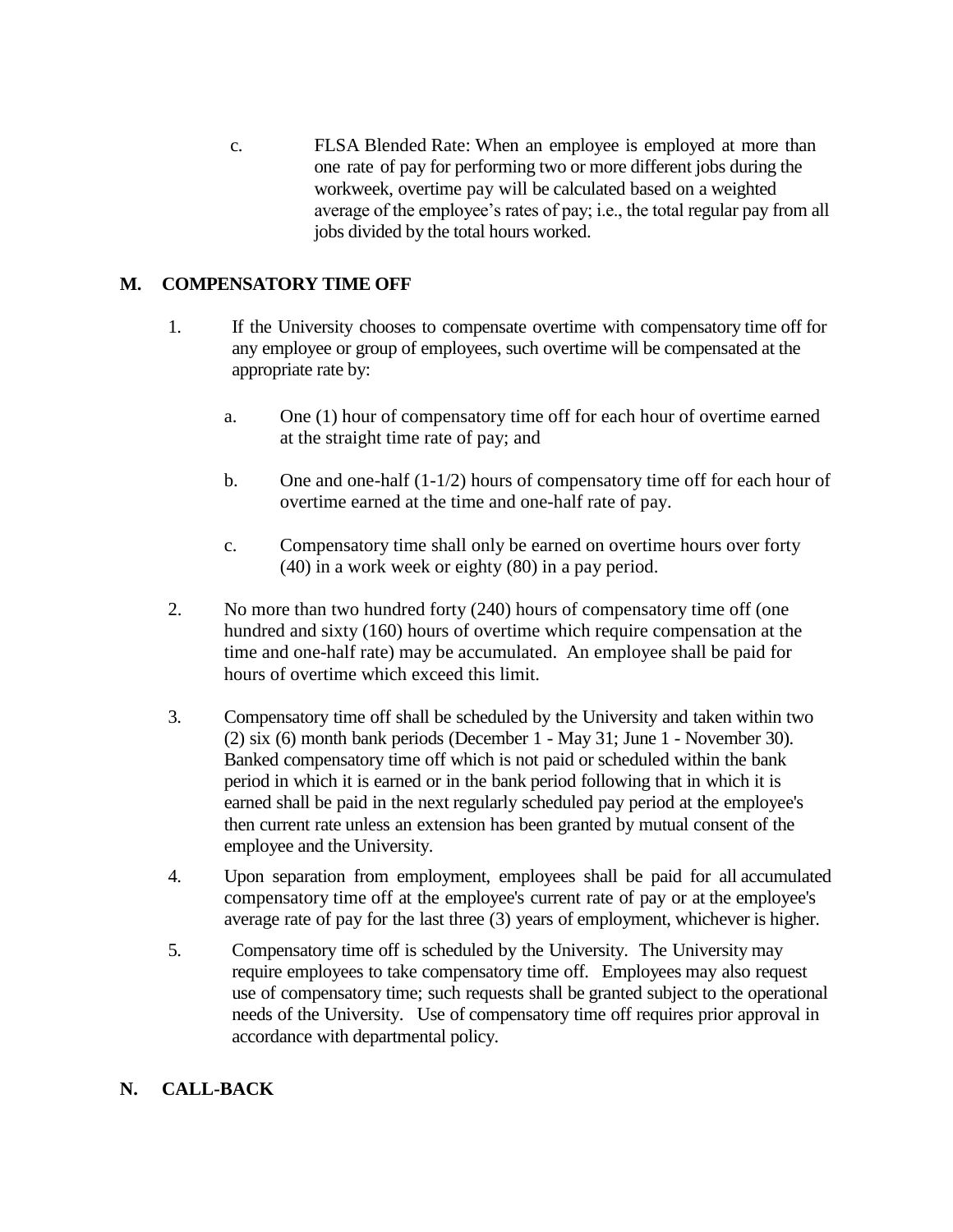When an employee, who is not on on-call status, is called back to work after completing a shift and leaving the premises, the employee shall be paid for the time actually worked upon return or a minimum of three (3) hours, whichever is greater. Call-back time, whether worked or not, is considered time worked for the purpose of calculating hours of overtime.

#### **O. ON-CALL**

On-call is time during which an employee is required to be available for immediate return to work. An employee is not considered to be in on- call status unless he or she has previously been informed by the University of the assignment. The University retains the right to determine the need for and the assignment of on-call time. Eligibility for on-call pay and the on-call rates shall be as listed in Appendix A. Time spent in on-call status but not actually worked is not considered as time worked or time on pay status. Payment for on-call time shall be included as part of compensation when calculating the time and one-half overtime rate. An employee in on-call status shall receive a minimum 2-hour call- back payments.

#### **P. REST BETWEEN SHIFTS – APPLICABLE TO 24/7 OPERATIONS ONLY**

- 1. Consistent with the principles of patient and employee safety, if an employee returns to work from on-call status, and there is less than a six (6) hour interval between the conclusion of the "return to work" status and the start of her/his immediately following regularly-scheduled shift, and s/he is too tired to work that shift, the employee may request to be excused for part or all of that shift. An employee's request to be excused for part of a shift shall be subject to mutual agreement between the employee and the University, and shall not be unreasonably denied. Unless the employee's request has been approved, the employee is expected to work her/his regular shift.
- 2. The provisions of this section shall not apply in a situation where an employee has been off work for at least six (6) hours and subsequently returns to work from oncall status within two (2) hours or less immediately preceding the start of the employee's next regularly scheduled shift.
- 3. An employee who is excused may use banked compensatory time off, vacation, or leave without pay. An excused absence is considered an approved absence.
- 4. A work period not preceded by at least 6 hours off will be paid at time and onehalf.

### **Q. TRAVEL TIME**

1. Travel between an employee's home and the workplace is not considered time worked. Travel on University business during an employee's normal working